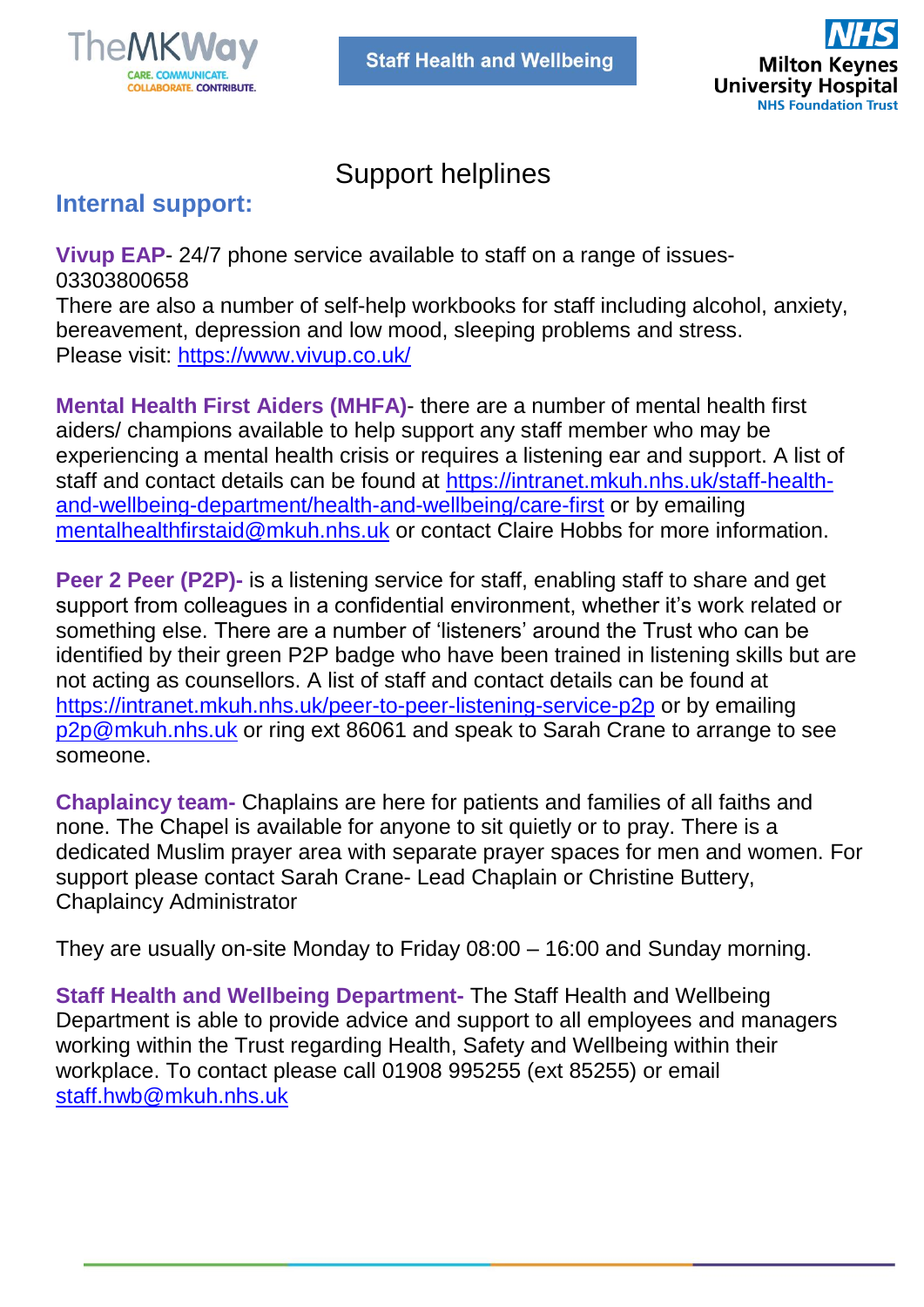## **External support networks**

## **Coronavirus and your wellbeing**

MIND have put together a support package for everyone affected by the Coronavirus situation. For further information please visit: <https://www.mind.org.uk/information-support/coronavirus-and-your-wellbeing/>

#### **Samaritans**

Phone: 116123 (free phone, 24/7) Email: [jo@samaritans.org](mailto:jo@samaritans.org) Website: [www.samaritans.org](http://www.samaritans.org/)

Provides emotional support for people 24 hours a day, 265 days a year. They allow people to talk about their feelings of distress and despair and are confidential and offer non-judgemental support.

## **CALM (Campaign Against Living Miserably)**

Phone: 0800585858 Email: [info@thecalmzone.net](mailto:info@thecalmzone.net) Website: [www.thecalmzone.net](http://www.thecalmzone.net/)

The Campaign Against Living Miserably is a charity which exists to prevent male suicide in the UK. They run a dedicated support line and online webchat for men who are experiencing emotional distress.

#### **Bereavement Advice Centre**

Phone: 08006349494 Website: [www.bereavementadvice.org](http://www.bereavementadvice.org/)

The Bereavement Advice Centre supports and advises people after a death in England. Their website and helpline provide help with the wide range of practical issues that need to be managed after a bereavement as well as signposting to other support

## **Child Bereavement UK**

Phone: 08000288840 Email: [support@childbereavementuk.org](mailto:support@childbereavementuk.org) Website: [www.childbereavementuk.org](http://www.childbereavementuk.org/)

Supports families and educated professionals when a baby or child of any ages dies or is dying or when a child is facing bereavement. Runs a dedicated helpline as well as individual, couple's and family support sessions and group access across the country.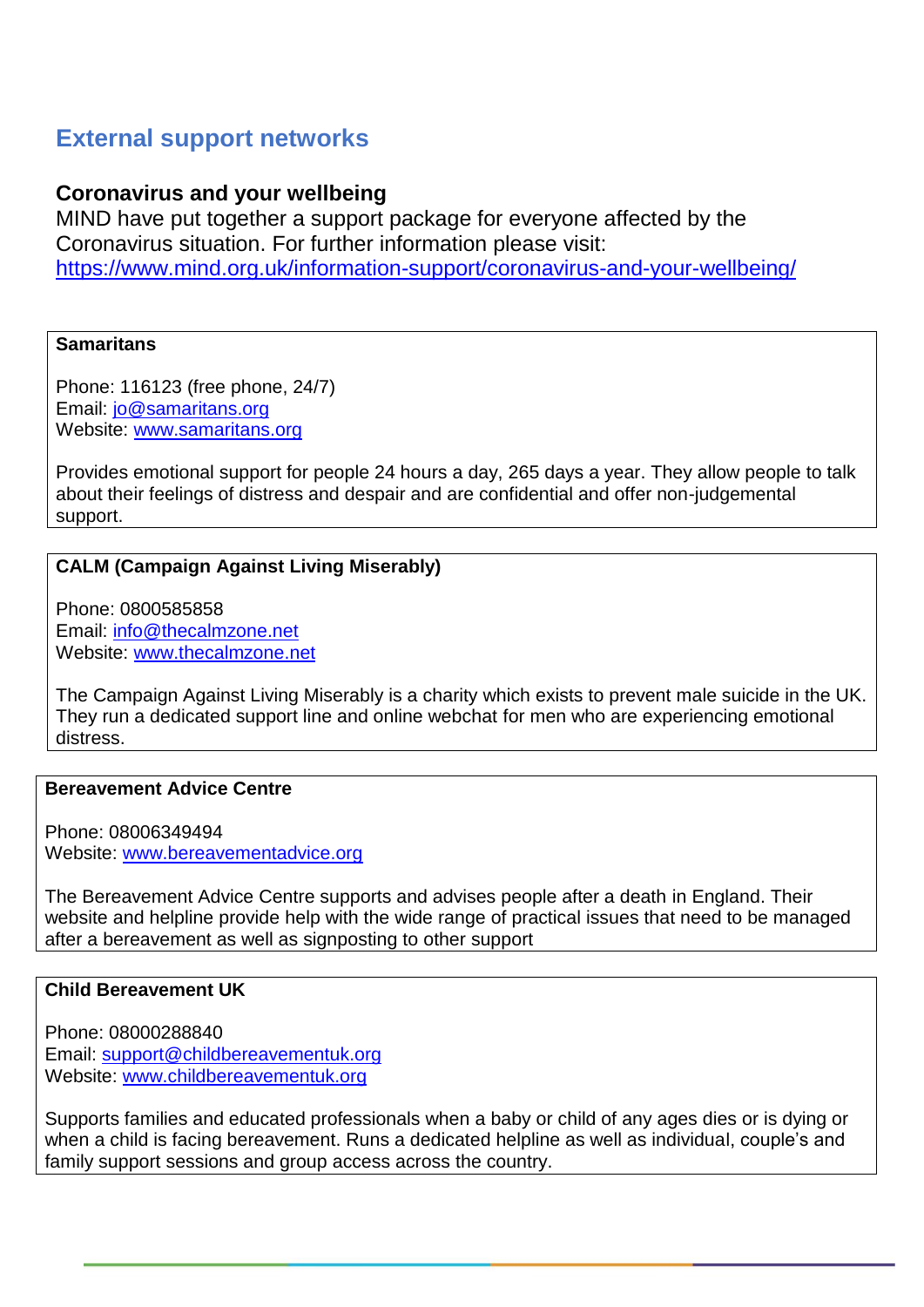#### **Cruse Bereavement Care**

Phone: 08088081677 Email: [helpline@cruse.org.uk](mailto:helpline@cruse.org.uk) Website: [www.cruse.org.uk](http://www.cruse.org.uk/)

Cruse Bereavement Care offer support, advice and information to children, young people and adults when someone dies. They run a helpline as well as bereavement counselling as well as facilitated self-help groups across the country.

#### **Depression UK**

Email: [info@depressionuk.org](mailto:info@depressionuk.org) Website: [www.depression.org](http://www.depression.org/)

Depression UK is a national self-help organisation that offers support to everyone affected by depression.

#### **Family Action**

Phone: 02072546251 Email: [info@family-action.org.uk](mailto:info@family-action.org.uk) Website: [www.family-action.org.uk](http://www.family-action.org.uk/)

Family action transforms lives by providing practical, emotional and financial support to those who are experiencing poverty, disadvantage and social isolation.

#### **Anxiety UK**

Phone: 08444775774 Text: 07537416905 Email: [support@anxietyuk.org.uk](mailto:support@anxietyuk.org.uk) Website: [www.anxietyuk.org.uk](http://www.anxietyuk.org.uk/)

Anxiety UK is a national charity run by people with lived experience, aiming to support everyone affected by anxiety through information and support. This includes talking therapies and self-help groups.

## **OCD- UK**

Phone: 08451203778 Email: [support@ocduk.org](mailto:support@ocduk.org) Website: [www.ocduk.org](http://www.ocduk.org/)

OCD-UK is a national charity working with and for children and adults affected by obsessive compulsive disorder. Provides a wide range of information on OCD, and run self-help services including telephone support groups, online chats and support forums.

#### **Family Lives**

Phone: 08088002222 Website: [www.familylives.org.uk](http://www.familylives.org.uk/)

Family Lives is a national family support charity providing help and support in all aspects of family life. They run a dedicated confidential helpline.